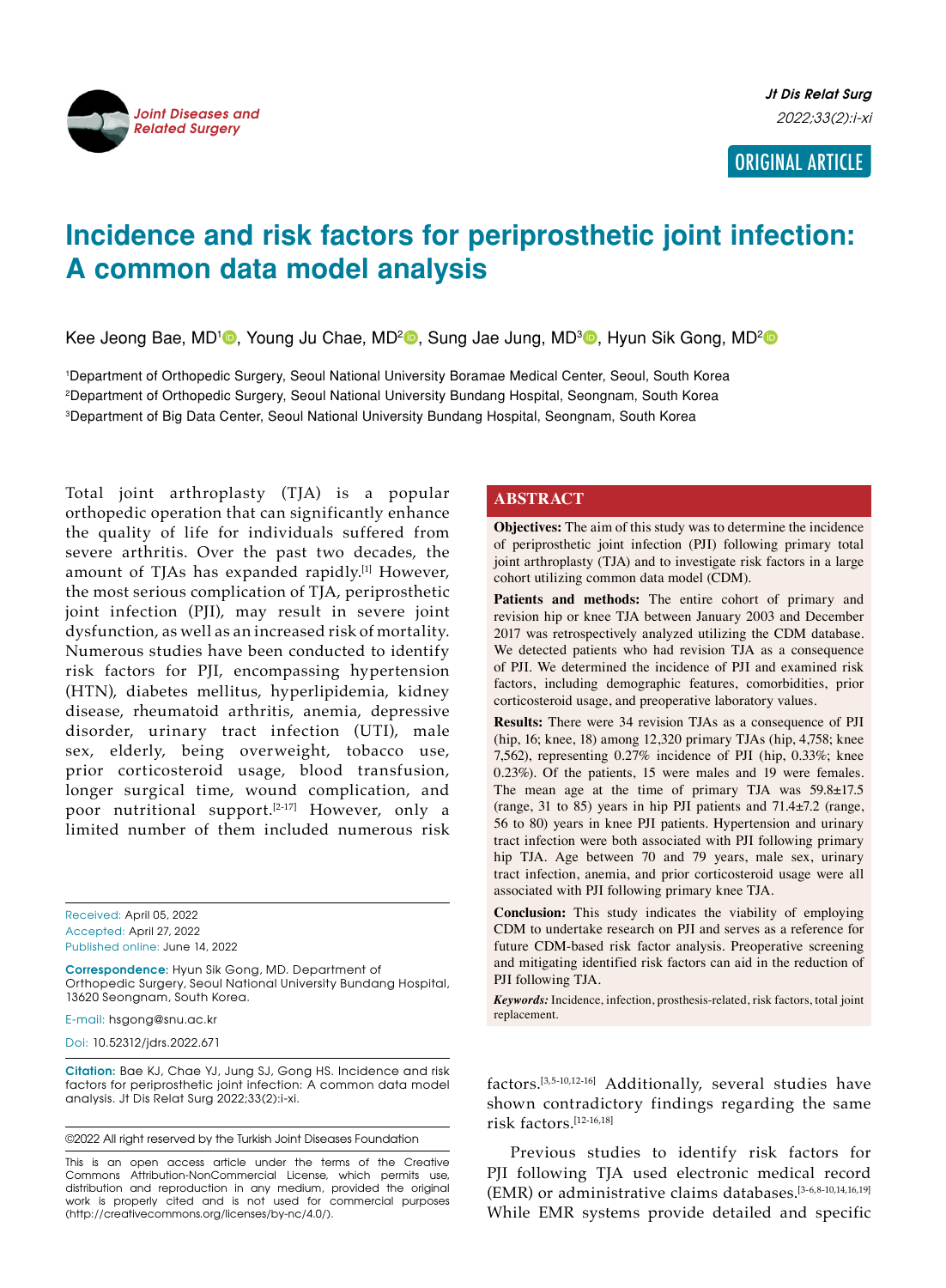information about a patient's clinical status, it takes considerable time and effort to identify a large number of cases. Additionally, the inconsistent and heterogeneous data formats utilized by various EMR systems across institutions complicate large-scale clinical research collaboration. On the other hand, while observational studies based on administrative claim databases are capable of analyzing vast quantities of data from multiple regions or nations, obtaining and handling relevant clinical data for specific analysis is not always straightforward due to the fact that they are developed primarily for claim purpose. Recent advancements in medical informatics have led to the establishment of standard clinical information systems for the purpose of standardizing disparate EMR data sources into a common data format. The Observational Health Data Sciences and Informatics (OHDSI), a new international organization founded in 2014, established the standardizing system known as the Observational Medical Outcome Partnership (OMOP) common data model (CDM).<sup>[20,21]</sup> Using the OMOP CDM system, EMR data such as patient demographics, diagnosis, chief complaints, family histories, past medical histories, drug exposures, laboratory results, vital signs, and surgeries could be converted into a standard format.[22]

As the OMOP CDM system is capable of standardizing and integrating disparate EMR data sources, it allows more efficient analysis of largescale data in a variety of clinical investigations.<sup>[20,21]</sup> Numerous observational studies have previously been published proving the validity of CDM.[23] To the best of our knowledge, CDM has never been utilized in clinical studies investigating PJI. Therefore, in the present study, we aimed to determine the incidence and risk factors for PJI following primary TJA utilizing CDM.

## **PATIENTS AND METHODS**

## **Data sources**

This retrospective, observational study was conducted at Seoul National University Bundang Hospital, Department of Orthopaedic Surgery between January 2003 and December 2017. We used the OHDSI open-source software and the OMOP CDM version 5.2 database, into which the EMR data were transformed. The database contained de-identified EMR data that were converted to a standard format using the OMOP CDM system. Nearly a 15-year span beginning in 2003, over two million patients' EMR data were transformed and collected in our hospital's CDM database.

#### **Patient selection**

We included patients who underwent primary total hip arthroplasty (THA) or total knee arthroplasty (TKA) who were admitted to our urban tertiary referral hospital. The CDM database was searched for cases of primary THA or TKA and their associated diagnoses (avascular necrosis, fracture, osteoarthritis, inflammatory arthritis, rheumatoid arthritis, congenital dysplasia, dislocation, ankylosis, traumatic osteoarthritis, traumatic avascular necrosis, instability, and gout) using the concept identification (ID) defined by the Systemized Nomenclature of Medicine Clinical Terms (SNOMED-CT) (Appendix A). The SNOMED-CT is a computer-processable collection of medical terms pertaining to clinical findings, symptoms, diagnoses, and procedures. It is widely recognized as one of the most comprehensive collections of medical terminology available. $[24]$  Then, using the concept IDs for revision TJA, we identified revision cases among the primary TJA cases in the CDM database (Appendix A). The causes for revision were identified by verifying the concept IDs for the diagnosis (loosening, PJI, periprosthetic fracture, prosthesis failure, dislocation, osteolysis). Among the revision TJA cases, we selected those who underwent revision TJA owing to PJI. Patients who previously underwent primary TJA at an external center were excluded. Additionally, those with a follow-up of fewer than 12 months were excluded.

#### **Risk factors for periprosthetic joint infection**

We conducted a review of the prior literature to identify all probable risk factors for PJI.<sup>[4-10,12-16,18,25,26]</sup> Among these, variables that could not be identified in EMR or converted to CDM, such as intraoperative factors (surgical time, oxygen supply, skin preparation, wound closure, and transfusion), observation length, and prophylaxis against venous thromboembolism, were excluded. We included the following clinical data from the CDM database: demographic variables (age and sex), comorbidities, prior corticosteroid usage history, preoperative laboratory values (complete blood cell counts, albumin, cholesterol, erythrocyte sedimentation rate, and C-reactive protein) and average duration of admission following primary TJA. All clinical data were retrieved in the patients' primary TJA state. Using the SNOMED-CT, we detected comorbidities in the CDM database (Appendix B). The history of prior corticosteroid usage was determined using the RxNorm's concept IDs for corticosteroids (Appendix C). The RxNorm, developed by the National Library of Medicine in the United States of America, establishes standard nomenclatures for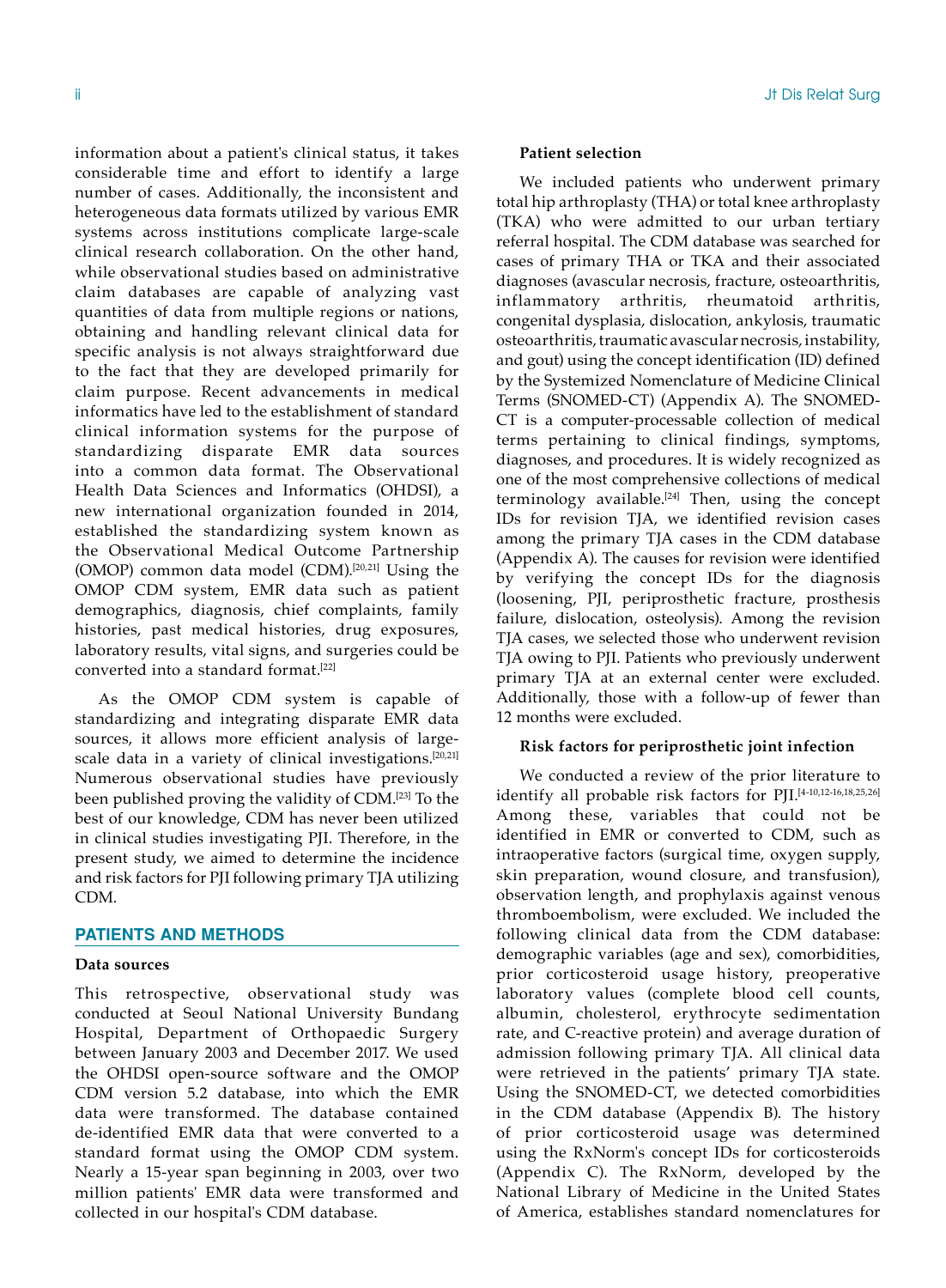clinical drugs.<sup>[27]</sup> Laboratory measurements were identified using concept IDs defined by the Logical Observation Identifiers Names and Codes (LOINC), an international standard for identifying medical laboratory observations (Appendix D).

## **Statistical analysis**

Statistical analysis was performed using the R software version version 3.5.1 (R Foundation for Statistical Computing, Vienna, Austria). Descriptive data were expressed in mean ± standard deviation (SD), median (min-max) or number and frequency, where applicable. The chi-square and Fisher exact tests were performed for categorical variables, with the PJI as the dependent variable and the other variables as independent variables. Age was analyzed as a categorical variable by splitting the intervals by 10 years. Two categorical variables (low *vs.* high) were created for blood test results based on our hospital laboratory's reference ranges. The t-tests were used to analyze continuous variables. To identify risk variables for PJI, we used a multivariate logistic regression model and calculated odds ratios (ORs) and 95% confidence intervals (CIs). To avoid selection bias, the results were further validated following propensity score matching for age and sex. The 'MatchIt' package in R was used to perform one-to-five propensity score matching. A *p* value of <0.05 was considered statistically significant.

## **RESULTS**

There were 12,320 primary TJAs (hip 4,758; knee 7,562) throughout the study period. Avascular necrosis was the most frequently cited cause for THA, whereas osteoarthritis was for TKA. There were 120 revision TJAs (0.97%, 120/12,320), including 71 following THA (1.49%, 71/4,758) and 49 following TKA (0.65%, 49/7,562). For THA, loosening was the most frequent reason for revision, followed by PJI, periprosthetic fracture, prosthesis failure, dislocation, and osteolysis. For TKA, loosening was, likewise, the most frequent reason for revision, followed by PJI, osteolysis, prosthesis failure, and periprosthetic fracture (Table I).

Among 12,320 primary TJAs, 34 revision TJAs (hip, 16; knee, 18) were identified as a result of PJI. Consequently, the incidence of PJI following primary TJA could be estimated to be 0.27% (hip, 0.33%, 16/4,758; knee, 0.23%, 18/7,562). The mean age at the time of primary TJA was 59.8±17.5 (range, 31 to 85) years in hip PJI patients and 71.4±7.2 (range, 56 to 80) years in knee PJI patients. There

|              |                                                                |                                 |                | $\frac{6}{6}$    | 52.8             | 34             | 5.7                     | 5.7                    | $\frac{5}{1}$           |                      |             |             |              |               |             |      |                                                                                                             |  |
|--------------|----------------------------------------------------------------|---------------------------------|----------------|------------------|------------------|----------------|-------------------------|------------------------|-------------------------|----------------------|-------------|-------------|--------------|---------------|-------------|------|-------------------------------------------------------------------------------------------------------------|--|
|              |                                                                |                                 |                |                  | 88               | ≌              |                         | ო                      |                         |                      |             |             |              |               |             |      |                                                                                                             |  |
|              |                                                                | Revision arthroplasty (n=120)   | Knee $(n=49)$  | <b>Diagnosis</b> | Loosening        | $\bar{E}$      | Osteolysis              | Prosthesis failure     | Periprosthetic fracture |                      |             |             |              |               |             |      |                                                                                                             |  |
|              |                                                                |                                 |                | $\frac{6}{6}$    | 27.3             | 20.8           | 20.8                    | 14.3                   | ლ                       | თ<br>თ               |             |             |              |               |             |      |                                                                                                             |  |
|              |                                                                |                                 | $Hip$ (n=71)   | ⋍                | 21               | $\overline{6}$ | $\overline{6}$          |                        |                         | ო                    |             |             |              |               |             |      |                                                                                                             |  |
|              | Causes of primary and revision total hip and knee arthroplasty |                                 |                | <b>Diagnosis</b> | <b>Loosening</b> | 쿤              | Periprosthetic fracture | Prosthesis failure     | Dislocation             | Osteolysis           |             |             |              |               |             |      |                                                                                                             |  |
| <b>TABLE</b> |                                                                |                                 |                | $\frac{6}{6}$    | 92.8             | 4.7            |                         | $\frac{8}{2}$          | 0.5                     | 5                    | 0.08        | 0.07        | 0.03         |               |             |      |                                                                                                             |  |
|              |                                                                |                                 |                |                  | 7,305            | 366            | 76                      | 89                     | 35                      | $\overline{C}$       |             | ဖ           | ო            |               |             |      |                                                                                                             |  |
|              |                                                                | Primary arthroplasty (n=12,320) | Knee (n=7,562) | Diagnosis        | S                | RA             | Traumatic OA            | <b>N/R</b>             | Inflammatory arthritis  | Ankylosis            | Dislocation | Instability | Fracture     |               |             |      | AVN: Avascular necrosis; OA: Osteoarthritis; RA: Rheumatoid arthritis; PJI: Periprosthetic joint infection. |  |
|              |                                                                |                                 |                | olo              | 36.5             | 23.5           | 23                      |                        | თ<br>თ                  | က<br>က               | یہ<br>N     |             |              | $\frac{6}{1}$ |             | 0.02 |                                                                                                             |  |
|              |                                                                |                                 |                |                  | 1,648            | 1,063          | 040                     | 186                    |                         | 148                  | <u>ខ</u>    |             |              | $\frac{8}{2}$ |             |      |                                                                                                             |  |
|              |                                                                |                                 | $Hip$ (n=4758) | <b>Diagnosis</b> | <b>AVN</b>       | Fracture       | $\delta$                | Inflammatory arthritis | RA                      | Congenital dysplasia | Dislocation | Ankylosis   | Traumatic OA | Traumatic AVN | Instability | Gout |                                                                                                             |  |

⋖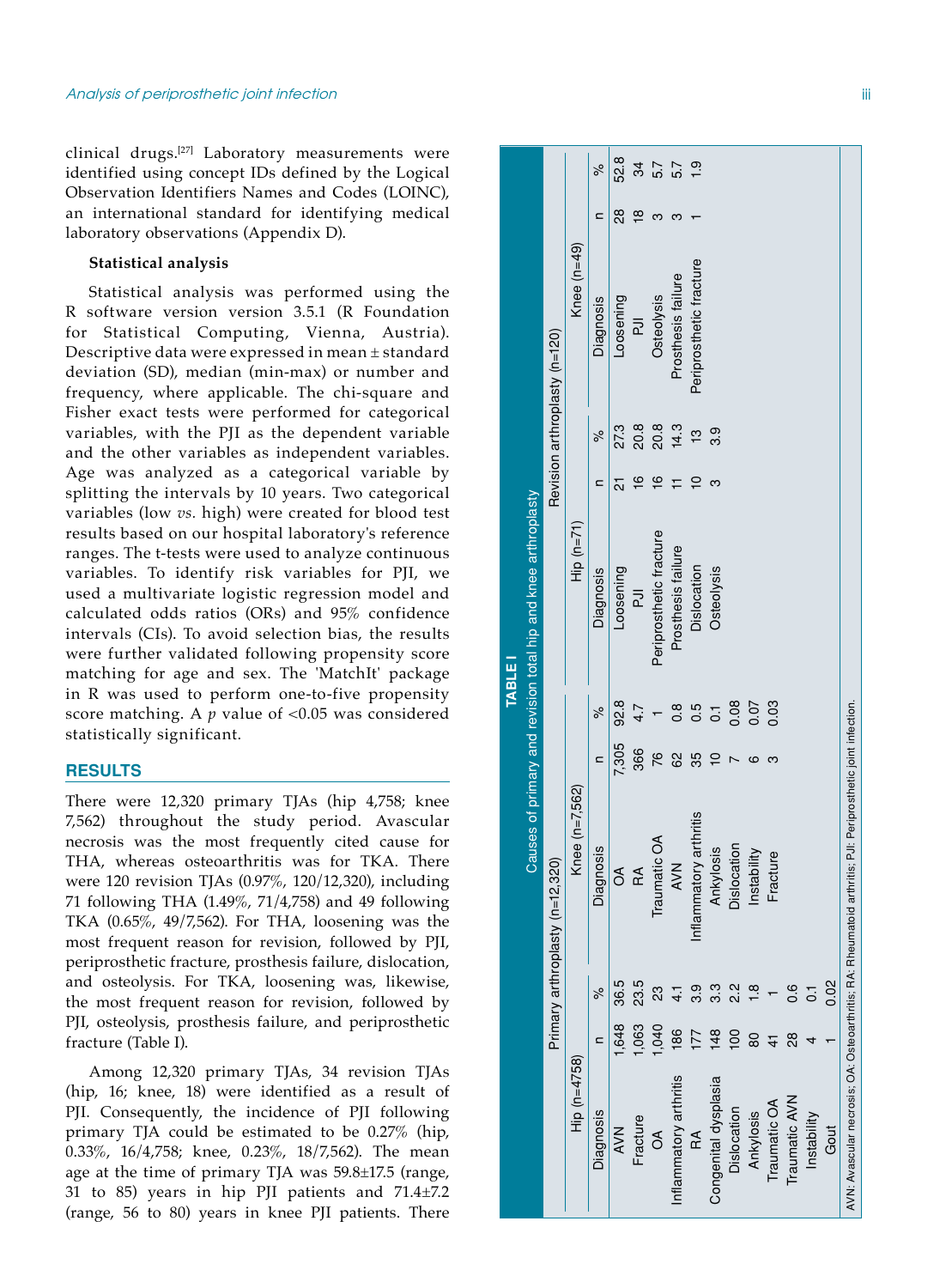|                                                                                                        |                                 |                             |       | <b>Table II</b><br>Demographic variables as risk factors of PJI |                                 |                             |         |                        |
|--------------------------------------------------------------------------------------------------------|---------------------------------|-----------------------------|-------|-----------------------------------------------------------------|---------------------------------|-----------------------------|---------|------------------------|
|                                                                                                        |                                 | Hip                         |       | Knee                                                            |                                 |                             |         |                        |
| Variables                                                                                              | Revision due<br>to PJI $(n=16)$ | Non-revision<br>$(n=4,687)$ |       |                                                                 | Revision due<br>to PJI $(n=18)$ | Non-revision<br>$(n=7,513)$ |         |                        |
|                                                                                                        | $\mathsf{n}$                    | n                           | р     | Odds ratio<br>(95% CI)                                          | n                               | n                           | p       | Odds ratio<br>(95% CI) |
| Mean age (year)                                                                                        | 62.8±27.4                       | 59.8±17.5                   |       |                                                                 | $71.4 \pm 7.2$                  | 66.7±16.1                   |         |                        |
| Sex                                                                                                    |                                 |                             | 0.188 | 1.97(0.70~5.56)                                                 |                                 |                             | 0.002   | 5.67(2.12~15.18)       |
| Female                                                                                                 | $\overline{7}$                  | 2,665                       |       |                                                                 | 12                              | 6,905                       |         |                        |
| Male                                                                                                   | 9                               | 2,022                       |       |                                                                 | 6                               | 608                         |         |                        |
| Age                                                                                                    |                                 |                             |       |                                                                 |                                 |                             |         |                        |
| 20-29                                                                                                  |                                 | 18                          |       |                                                                 |                                 |                             |         |                        |
| 30-39                                                                                                  |                                 | 160                         |       |                                                                 |                                 |                             |         |                        |
| 40-49                                                                                                  | $\overline{2}$                  | 411                         | 0.384 | 1.60(0.35~7.11)                                                 |                                 | 4                           |         |                        |
| 50-59                                                                                                  | $\mathbf{2}$                    | 585                         | >0.99 | 1.07(0.24~4.79)                                                 |                                 | 25                          |         |                        |
| 60-69                                                                                                  | 4                               | 762                         | 0.287 | 1.87(0.59~5.89)                                                 |                                 | 310                         | 0.532   | 1.36(0.18~10.30)       |
| 70-79                                                                                                  | 3                               | 775                         | >0.99 | 0.77(0.17~3.44)                                                 | 13                              | 2439                        | < 0.001 | 5.40(1.92~15.18)       |
| 80-89                                                                                                  | 2                               | 1011                        | 0.752 | 0.55(0.12~2.48)                                                 | 3                               | 3945                        | 0.002   | 0.18(0.05~0.62)        |
| $90 - 99$                                                                                              | 3                               | 805                         | 0.732 | 1.20(0.33~4.28)                                                 |                                 | 780                         | >0.99   | 0.50(0.06~3.82)        |
| 100-109                                                                                                |                                 | 156                         |       |                                                                 |                                 | 9                           |         |                        |
| 110-119                                                                                                |                                 | $\overline{4}$              |       |                                                                 |                                 |                             |         |                        |
| PJI: Prosthetic joint infection; CI: Confidence interval; Boldface indicates statistical significance. |                                 |                             |       |                                                                 |                                 |                             |         |                        |

| Comorbidities and others as risk factors for periprosthetic joint infection following primary total hip arthroplasty<br>Unadjusted<br>Risk factor<br>Non-revision<br>Revision<br>$(n=16)$<br>$(n=4,687)$<br>$\overline{p}$<br>n<br>n<br>Comorbidity<br>Hypertension<br>8<br>749<br>0.005<br>Diabetes mellitus<br>3<br>469<br>0.185<br><b>Rheumatoid arthritis</b><br>289<br>0<br>184<br>0.116<br>Renal disease<br>$\overline{2}$<br>0.105<br>Liver disease<br>$\overline{2}$<br>173 |                        |                      |                          |           |                               |  |  |  |
|-------------------------------------------------------------------------------------------------------------------------------------------------------------------------------------------------------------------------------------------------------------------------------------------------------------------------------------------------------------------------------------------------------------------------------------------------------------------------------------|------------------------|----------------------|--------------------------|-----------|-------------------------------|--|--|--|
|                                                                                                                                                                                                                                                                                                                                                                                                                                                                                     |                        |                      |                          | Adjusted* |                               |  |  |  |
|                                                                                                                                                                                                                                                                                                                                                                                                                                                                                     |                        | Revision<br>$(n=16)$ | Non-revision<br>$(n=80)$ |           |                               |  |  |  |
|                                                                                                                                                                                                                                                                                                                                                                                                                                                                                     | Odds ratio<br>(95% CI) | n                    | n                        | p         | <b>Odds Ratio</b><br>(95% CI) |  |  |  |
|                                                                                                                                                                                                                                                                                                                                                                                                                                                                                     |                        |                      |                          |           |                               |  |  |  |
|                                                                                                                                                                                                                                                                                                                                                                                                                                                                                     | 4.60 (1.66~12.72)      | 8                    | 8                        | < 0.001   | 9.00(2.65~30.55)              |  |  |  |
|                                                                                                                                                                                                                                                                                                                                                                                                                                                                                     | 2.24(0.63~7.99)        | 3                    | 8                        | 0.386     | $2.07(0.49-8.87)$             |  |  |  |
|                                                                                                                                                                                                                                                                                                                                                                                                                                                                                     |                        | $\mathbf{0}$         | 6                        |           |                               |  |  |  |
|                                                                                                                                                                                                                                                                                                                                                                                                                                                                                     | 3.76(0.84~16.80)       | $\overline{2}$       | $\overline{4}$           | 0.261     | 2.71(0.45~16.26)              |  |  |  |
|                                                                                                                                                                                                                                                                                                                                                                                                                                                                                     | 4.01 (0.89~17.92)      | $\overline{2}$       | $\overline{4}$           | 0.261     | 2.71(0.45~16.26)              |  |  |  |
| Heart failure<br>234<br>0.537<br>$\mathbf{1}$                                                                                                                                                                                                                                                                                                                                                                                                                                       | 1.35(0.17~10.38)       | $\mathbf{1}$         | 3                        | 0.524     | 1.71(0.17~17.58)              |  |  |  |
| Pulmonary disease<br>0<br>138                                                                                                                                                                                                                                                                                                                                                                                                                                                       |                        | $\mathbf{0}$         | $\overline{4}$           |           |                               |  |  |  |
| Coagulation disorder<br>6<br>0                                                                                                                                                                                                                                                                                                                                                                                                                                                      |                        | $\Omega$             | $\Omega$                 |           |                               |  |  |  |
| 91<br>Anemia<br>0.256<br>1                                                                                                                                                                                                                                                                                                                                                                                                                                                          | 3.60 (0.46~27.72)      | $\mathbf{1}$         | $\mathbf{0}$             |           |                               |  |  |  |
| Depression<br>186<br>0                                                                                                                                                                                                                                                                                                                                                                                                                                                              |                        | $\mathbf{0}$         | $\overline{2}$           |           |                               |  |  |  |
| Hypercholesterolemia<br>118<br>0.054<br>$\overline{2}$                                                                                                                                                                                                                                                                                                                                                                                                                              | 5.95(0.98~36.02)       | 2                    | $\overline{2}$           | 0.128     | 5.57 (0.72~42.88)             |  |  |  |
| 5<br>Previous sepsis<br>0                                                                                                                                                                                                                                                                                                                                                                                                                                                           |                        | $\mathbf 0$          | $\mathbf{0}$             |           |                               |  |  |  |
| Dementia<br>236<br>0                                                                                                                                                                                                                                                                                                                                                                                                                                                                |                        | $\mathbf 0$          | 3                        |           |                               |  |  |  |
| Hypothyroidism<br>82<br>$\mathbf{0}$                                                                                                                                                                                                                                                                                                                                                                                                                                                |                        | $\Omega$             | $\Omega$                 |           |                               |  |  |  |
| Parkinson disease<br>96<br>0.268<br>1                                                                                                                                                                                                                                                                                                                                                                                                                                               | 3.41(0.43~26.23)       | $\mathbf{1}$         | $\overline{2}$           | 0.425     | 2.60(0.22~30.53)              |  |  |  |
| 157<br>Osteoporosis<br>0.401<br>1                                                                                                                                                                                                                                                                                                                                                                                                                                                   | 2.06(0.26~15.77)       | $\mathbf{1}$         | $\mathbf{1}$             | 0.307     | 5.26(0.31~8.91)               |  |  |  |
| Peripheral vascular disease<br>3<br>349<br>0.096                                                                                                                                                                                                                                                                                                                                                                                                                                    | 3.10(0.87~11.06)       | 3                    | 5                        | 0.126     | 3.46(0.74~16.27)              |  |  |  |
| Urinary tract infection<br>$\overline{2}$<br>49<br>0.011                                                                                                                                                                                                                                                                                                                                                                                                                            | 14.56 (3.20~66.25)     | 2                    | $\mathbf{0}$             | 0.026     | <b>NA</b>                     |  |  |  |
| Peptic ulcer<br>0.172<br>58<br>1                                                                                                                                                                                                                                                                                                                                                                                                                                                    | 5.70 (0.73~44.07)      | $\mathbf{1}$         | $\mathbf{1}$             | 0.307     | 5.26(0.31~8.91)               |  |  |  |
| Cerebrovascular disease<br>562<br>0.096<br>4                                                                                                                                                                                                                                                                                                                                                                                                                                        | 5.70 (0.73~44.07)      | $\overline{4}$       | 8                        | 0.111     | 3.00(0.78~11.53)              |  |  |  |
| <b>Others</b>                                                                                                                                                                                                                                                                                                                                                                                                                                                                       |                        |                      |                          |           |                               |  |  |  |
| Prior corticosteroid usage<br>0<br>290                                                                                                                                                                                                                                                                                                                                                                                                                                              |                        |                      |                          |           |                               |  |  |  |
| 12.1<br>Average admission duration<br>12.1<br>0.98<br>after primary TJAs (days)<br>* Adjusted using the propensity score matching for age and sex; CI: Confidence interval; TJA: Total joint arthroplasty; NA: Not available; Boldface indicates statistical significance.                                                                                                                                                                                                          | $0.01$ (-2.80~2.90)    | 13.2                 | 11.8                     | 0.53      | $0.60$ (-3.20~5.90)           |  |  |  |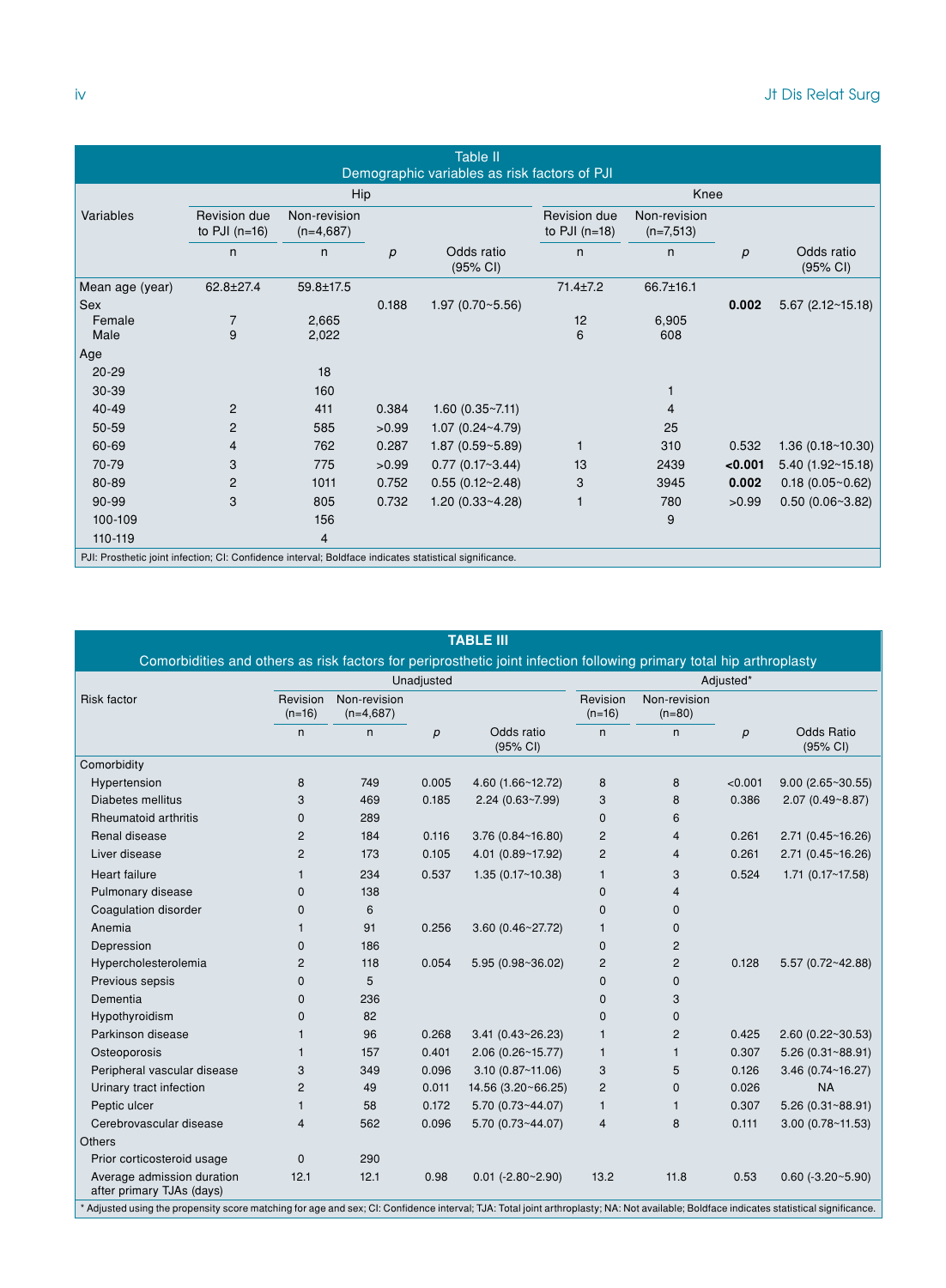|                                                         | Unadjusted           |                             |                  |                        |                      | Comorbidities and others as risk factors for periprosthetic joint infection following primary total knee arthroplasty<br>Adjusted* |                  |                               |  |  |
|---------------------------------------------------------|----------------------|-----------------------------|------------------|------------------------|----------------------|------------------------------------------------------------------------------------------------------------------------------------|------------------|-------------------------------|--|--|
| <b>Risk factor</b>                                      | Revision<br>$(n=18)$ | Non-revision<br>$(n=7,513)$ |                  |                        | Revision<br>$(n=18)$ | Non-revision<br>$(n=90)$                                                                                                           |                  |                               |  |  |
|                                                         | n                    | n                           | $\boldsymbol{p}$ | Odds ratio<br>(95% CI) | n.                   | n                                                                                                                                  | $\boldsymbol{p}$ | <b>Odds Ratio</b><br>(95% CI) |  |  |
| Comorbidity                                             |                      |                             |                  |                        |                      |                                                                                                                                    |                  |                               |  |  |
| Hypertension                                            | 9                    | 3,069                       | 0.43             | 1.44(0.57~3.65)        | 9                    | 30                                                                                                                                 | 0.179            | $2.00(0.72-5.56)$             |  |  |
| Diabetes mellitus                                       | 4                    | 1,649                       | >0.99            | 1.01(0.33~3.09)        | 4                    | 15                                                                                                                                 | 0.518            | 1.42(0.41~4.94)               |  |  |
| <b>Rheumatoid arthritis</b>                             | 3                    | 704                         | 0.235            | 1.93(0.55~6.69)        | 3                    | $\overline{7}$                                                                                                                     | 0.365            | 2.37(0.55~10.21)              |  |  |
| Renal disease                                           | $\overline{c}$       | 275                         | 0.14             | 3.29(0.75~14.37)       | 2                    | $\overline{4}$                                                                                                                     | 0.261            | 2.68(0.45~15.92)              |  |  |
| Liver disease                                           | $\mathbf 0$          | 216                         |                  |                        | $\mathbf{0}$         | $\mathbf{1}$                                                                                                                       |                  |                               |  |  |
| Heart failure                                           | $\mathbf 0$          | 447                         |                  |                        | $\mathbf 0$          | $\overline{7}$                                                                                                                     |                  |                               |  |  |
| Pulmonary disease                                       | $\overline{c}$       | 172                         | 0.063            | 5.33 (0.97~28.47)      | 2                    | $\mathbf{1}$                                                                                                                       | 0.071            | 11.12 (0.95~130.05)           |  |  |
| Coagulation disorder                                    | $\mathbf 0$          | $\overline{4}$              |                  |                        | $\mathbf 0$          | $\mathbf{0}$                                                                                                                       |                  |                               |  |  |
| Anemia                                                  | $\overline{2}$       | 76                          | 0.014            | 12.23 (2.76~54.12)     | $\overline{2}$       | $\mathbf 0$                                                                                                                        | 0.026            | <b>NA</b>                     |  |  |
| Depression                                              | $\overline{2}$       | 250                         | 0.12             | 3.63(0.83~15.87)       | $\overline{2}$       | $\overline{2}$                                                                                                                     | 0.129            | 5.50 (0.72~41.92)             |  |  |
| Hypercholesterolemia                                    | $\mathbf{1}$         | 341                         | 0.567            | $1.23(0.16-9.32)$      | $\mathbf{1}$         | $\overline{4}$                                                                                                                     | > 0.99           | 1.26(0.13~12.02)              |  |  |
| Previous sepsis                                         | $\mathbf 0$          | $\mathbf{0}$                |                  |                        | $\mathbf 0$          | $\mathbf 0$                                                                                                                        |                  |                               |  |  |
| Dementia                                                | $\mathbf 0$          | 155                         |                  |                        | 0                    | $\mathbf{1}$                                                                                                                       |                  |                               |  |  |
| Hypothyroidism                                          | $\mathbf{1}$         | 273                         | 0.487            | 1.56(0.20~11.76)       | $\mathbf{1}$         | 3                                                                                                                                  | 0.523            | 1.7(0.17~17.39)               |  |  |
| Parkinson disease                                       | $\mathbf{1}$         | 105                         | 0.225            | 4.15 (0.54~31.47)      | $\mathbf{1}$         | $\mathbf 0$                                                                                                                        |                  |                               |  |  |
| Osteoporosis                                            | $\overline{c}$       | 294                         | 0.156            | 3.06(0.70~13.41)       | $\mathbf{2}$         | $\overline{c}$                                                                                                                     | 0.129            | 5.50 (0.72~41.92)             |  |  |
| Peripheral vascular disease                             | 3                    | 1,149                       | 0.748            | 1.10(0.32~3.83)        | 3                    | 8                                                                                                                                  | 0.388            | $2.05(0.49 - 8.62)$           |  |  |
| Urinary tract infection                                 | $\overline{2}$       | 68                          | 0.011            | 13.68 (3.08~60.67)     | 2                    | $\mathbf{0}$                                                                                                                       | 0.026            | <b>NA</b>                     |  |  |
| Peptic ulcer                                            | $\mathbf{0}$         | 99                          |                  |                        | $\mathbf 0$          | $\mathbf{0}$                                                                                                                       |                  |                               |  |  |
| Cerebrovascular disease                                 | 5                    | 1,506                       | 0.383            | 1.53(0.54~4.30)        | 5                    | 11                                                                                                                                 | 0.138            | 2.76(0.82~9.25)               |  |  |
| <b>Others</b>                                           |                      |                             |                  |                        |                      |                                                                                                                                    |                  |                               |  |  |
| Prior corticosteroid usage                              | 3                    | 330                         | 0.042            | 4.35(1.25~15.11)       | 3                    | $\mathbf 0$                                                                                                                        | 0.004            | <b>NA</b>                     |  |  |
| Average admission duration<br>after primary TJAs (days) | 12.3                 | 11.9                        | 0.74             | $0.30(-1.90-2.60)$     | 12.3                 | 11.7                                                                                                                               | 0.68             | $0.40 (-2.20 - 3.40)$         |  |  |

were 15 males (hip, 9; knee, 6) and 19 females (hip,  $7$ ; knee, 12). The male sex (OR: 5.67) and age range between 70 and 79 years (OR: 5.40) were significantly associated with PJI following primary TKA, whereas no demographic predisposition for PJI following THA was observed (Table II).

Among the comorbid variables identified in the CDM database, HTN (OR: 4.60) and UTI (OR: 14.56) were associated with PJI following primary THA. After adjustment for age and sex, we validated that both HTN and UTI were significant risk factors (Table III). For primary TKA, UTI (OR: 13.68), anemia (OR: 12.23), and prior corticosteroid usage (OR: 4.35) were associated with PJI. After adjustment for age and sex, we validated that UTI, anemia, and prior corticosteroid usage were all significant risk factors (Table IV). However, no evidence of a significant association between PJI and preoperative laboratory values was found (Table V).

## **DISCUSSION**

In the present study, we attempted to determine the incidence of PJI following primary TJA and to investigate risk factors utilizing CDM. We established a relatively large cohort of 12,320 patients with primary TJA using the CDM database, which was adequate to determine any uncommon consequence as PJI. The incidence of PJI was determined to be 0.33% in THA, 0.23% in TKA, and 0.27% in total. In addition, HTN and UTI were found to be associated with PJI following primary hip TJA, and that age between 70 and 79, male sex, UTI, anemia, and prior corticosteroid usage were found to be associated with PJI following primary knee TJA. To the best of our knowledge, this is the first study to apply the CDM to the research on PJI.<sup>[28]</sup> Moreover, many earlier studies that employed CDM in various research fields focused on pharmacoepidemiologic research involving disease treatment and epidemiological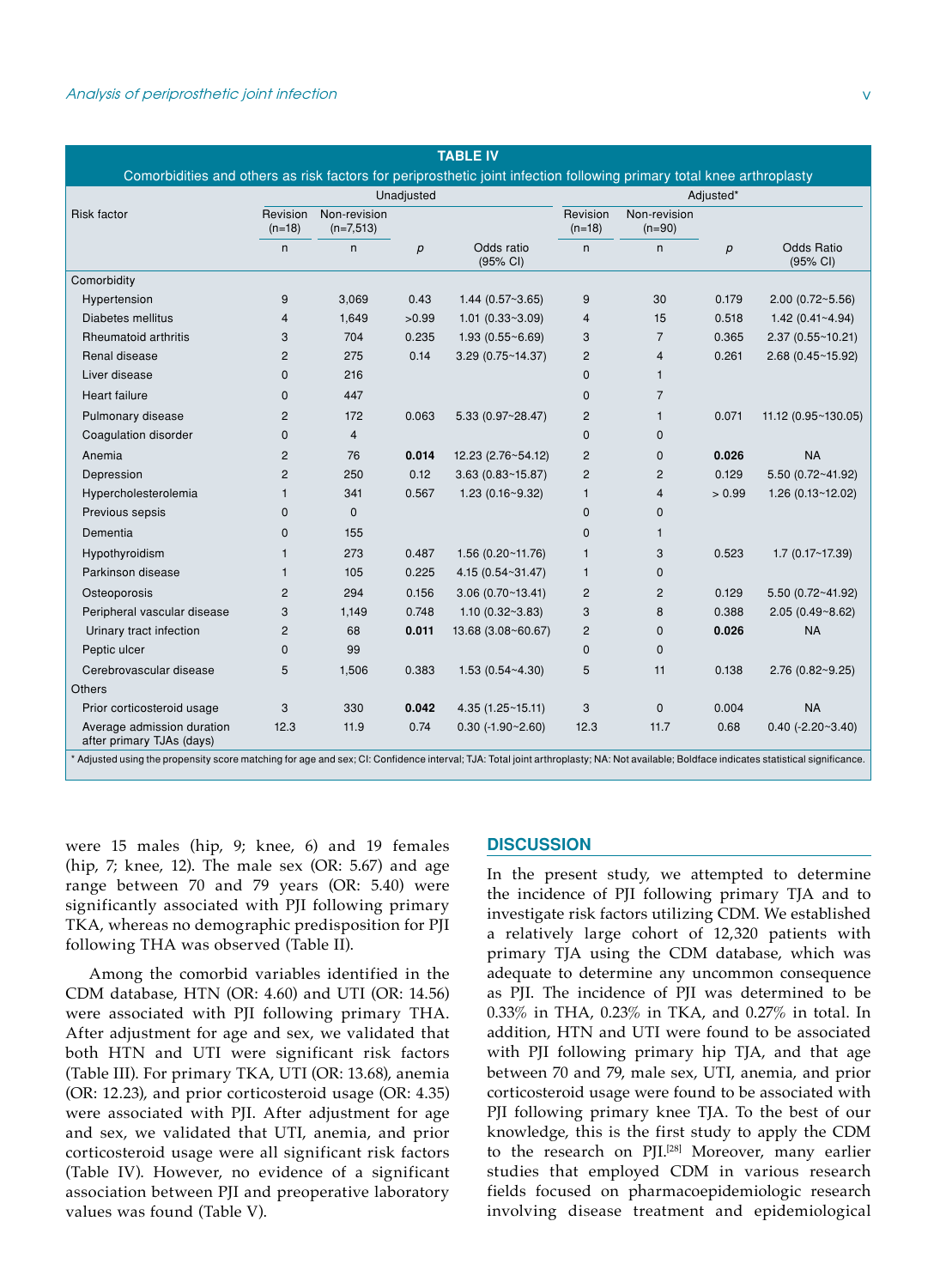|                                                                                                                                                                                                                |                      |                             |                    | <b>TABLE V</b>                                         |                    |                             |             |                                         |
|----------------------------------------------------------------------------------------------------------------------------------------------------------------------------------------------------------------|----------------------|-----------------------------|--------------------|--------------------------------------------------------|--------------------|-----------------------------|-------------|-----------------------------------------|
|                                                                                                                                                                                                                |                      |                             | <b>Primary THA</b> | Preoperative laboratory values as risk factors for PJI |                    |                             | Primary TKA |                                         |
| Variable                                                                                                                                                                                                       | Revision<br>$(n=16)$ | Non-revision<br>$(n=4,687)$ |                    |                                                        | Revision<br>(n=18) | Non-revision<br>$(n=7,513)$ |             |                                         |
|                                                                                                                                                                                                                | n                    | n                           | $\overline{p}$     | Odds ratio<br>$(95% \text{ Cl})$                       | n                  | n                           | $\rho$      | <b>Odds Ratio</b><br>$(95% \text{ Cl})$ |
| Albumin (g/dL)                                                                                                                                                                                                 |                      |                             |                    |                                                        |                    |                             |             |                                         |
| Low $(<3.3)$                                                                                                                                                                                                   | $\overline{c}$       | 311                         | 0.282              | $2.1$ (0.5~9.3)                                        | $\overline{c}$     | 385                         | 0.236       | 2.3(0.5~10.1)                           |
| High $(5.2)$                                                                                                                                                                                                   |                      | 11                          |                    |                                                        |                    |                             |             |                                         |
| Cholesterol (mg/dL)                                                                                                                                                                                            |                      |                             |                    |                                                        |                    |                             |             |                                         |
| Low $(<200)$                                                                                                                                                                                                   | 8                    | 2836                        | 0.399              | 0.6(0.2~1.8)                                           | 12                 | 5005                        | 0.992       | 0.9(0.4~2.7)                            |
| High $(>240)$                                                                                                                                                                                                  | $\mathbf{1}$         | 327                         | >0.99              | 0.9(0.1~6.9)                                           | $\mathbf{1}$       | 609                         | >0.99       | $0.7(0.1-5)$                            |
| <b>WBC</b> (10 <sup>9</sup> /L)                                                                                                                                                                                |                      |                             |                    |                                                        |                    |                             |             |                                         |
| Low $(<4)$                                                                                                                                                                                                     | 0                    | 191                         |                    |                                                        | $\overline{c}$     | 342                         | 0.198       | 2.6(0.6~11.4)                           |
| High (>11)                                                                                                                                                                                                     | $\mathbf{1}$         | 195                         | 0.487              | 1.6(0.2~12.1)                                          | 0                  | 202                         |             |                                         |
| Eosinophils (%)                                                                                                                                                                                                |                      |                             |                    |                                                        |                    |                             |             |                                         |
| Low $(<1)$                                                                                                                                                                                                     | 3                    | 1214                        | 0.772              | 0.7(0.2~2.3)                                           | 3                  | 851                         | 0.461       | 1.5(0.4~5.2)                            |
| High $(5)$                                                                                                                                                                                                     | $\overline{c}$       | 434                         | 0.653              | 1.4(0.3~6.3)                                           | $\overline{c}$     | 878                         | >0.99       | 0.9(0.2~3.9)                            |
| Hematocrit (%)                                                                                                                                                                                                 |                      |                             |                    |                                                        |                    |                             |             |                                         |
| Low $(<36)$                                                                                                                                                                                                    | 3                    | 1117                        | >0.99              | 0.8(0.2~2.7)                                           | 8                  | 2647                        | 0.419       | 1.5(0.6~3.7)                            |
| High $(>48)$                                                                                                                                                                                                   |                      | 146                         |                    |                                                        | $\mathbf{1}$       | 36                          | 0.085       | 12.2 (0.9~158.2)                        |
| Lymphocytes (%)                                                                                                                                                                                                |                      |                             |                    |                                                        |                    |                             |             |                                         |
| Low $(<20)$                                                                                                                                                                                                    | 6                    | 1531                        | 0.585              | 1.4(0.5~3.9)                                           | 3                  | 747                         | 0.415       | 1.8(0.5~6.3)                            |
| High $($ >44)                                                                                                                                                                                                  |                      | 294                         |                    |                                                        | $\mathbf{1}$       | 845                         | 0.712       | 0.5(0.1~3.5)                            |
| Monocytes (%)                                                                                                                                                                                                  |                      |                             |                    |                                                        |                    |                             |             |                                         |
| Low $(<2)$                                                                                                                                                                                                     | $\mathbf{1}$         | 45                          | 0.137              | 7.4(0.9~57.2)                                          |                    | 26                          |             |                                         |
| High $(>9)$                                                                                                                                                                                                    | $\overline{2}$       | 811                         | >0.99              | 0.7(0.2~3.3)                                           | 5                  | 1277                        | 0.213       | 1.9(0.7~5.3)                            |
| Neutrophils (%)                                                                                                                                                                                                |                      |                             |                    |                                                        |                    |                             |             |                                         |
| Low $(<50)$                                                                                                                                                                                                    |                      | 723                         |                    |                                                        | $\mathbf{1}$       | 1906                        | 0.057       | 0.2(0.02~1.3)                           |
| High (>75)                                                                                                                                                                                                     | $\overline{c}$       | 1076                        | 0.543              | 0.5(0.1~2.3)                                           | $\mathbf{1}$       | 302                         | 0.522       | 1.4(0.2~10.6)                           |
| $ESR$ (mm/h)                                                                                                                                                                                                   |                      |                             |                    |                                                        |                    |                             |             |                                         |
| Normal (0-9)                                                                                                                                                                                                   | $\mathbf{1}$         | 1221                        | 0.078              | 0.2(0.02~1.3)                                          | 3                  | 1871                        | 0.587       | 0.6(0.2~2.1)                            |
| High $(>9)$                                                                                                                                                                                                    | 13                   | 2791                        | 0.078              | 5.7(0.7~43.5)                                          | 15                 | 5620                        | 0.587       | 1.7(0.5~5.8)                            |
| CRP (mg/dL)                                                                                                                                                                                                    |                      |                             |                    |                                                        |                    |                             |             |                                         |
| Normal (0-0.5)                                                                                                                                                                                                 | $\overline{7}$       | 2748                        | 0.251              | 0.5(0.2~1.4)                                           | 9                  | 5146                        | 0.084       | 0.5(0.2~1.1)                            |
| High $(>0.5)$                                                                                                                                                                                                  | $\overline{7}$       | 1330                        | 0.251              | $2.1$ (0.7~5.9)                                        | 9                  | 2325                        | 0.084       | 2.2(0.9~5.6)                            |
| PJI: Prosthetic joint infection; THA: Total hip arthroplasty; TKA: Total knee arthroplasty; CI: Confidence interval; WBC: White blood cell; ESR: Erythrocyte sedimen-<br>tation rate; CRP: C-reactive protein. |                      |                             |                    |                                                        |                    |                             |             |                                         |

analysis of disease-related mortality.[23,29] In this study, we concentrated on potential risk variables for PJI, including comorbidities, prior corticosteroid usage, and laboratory values, and were able to identify risk factors.

According to several previous reports based on national registry or claim database, the incidence of PJI was approximately 2.0 to 2.4% in the United states, 1.6% in Canada, and 2.3-2.8% in Korea.[30-32] However, the incidences from single institution research have been observed to be much lower than those from national data in general, ranging between around 0.4 and 0.9%.[6,15] This mismatch was previously ascribed to the fact that single institution research often utilized more precise definitions of PJI.[33] This study indicated 0.27% incidence of PJI, which was lower than previously report rates. As discussed in further detail in the following section on study limitations, it is possible that not all PJI cases were included in this study due to methodological shortcomings,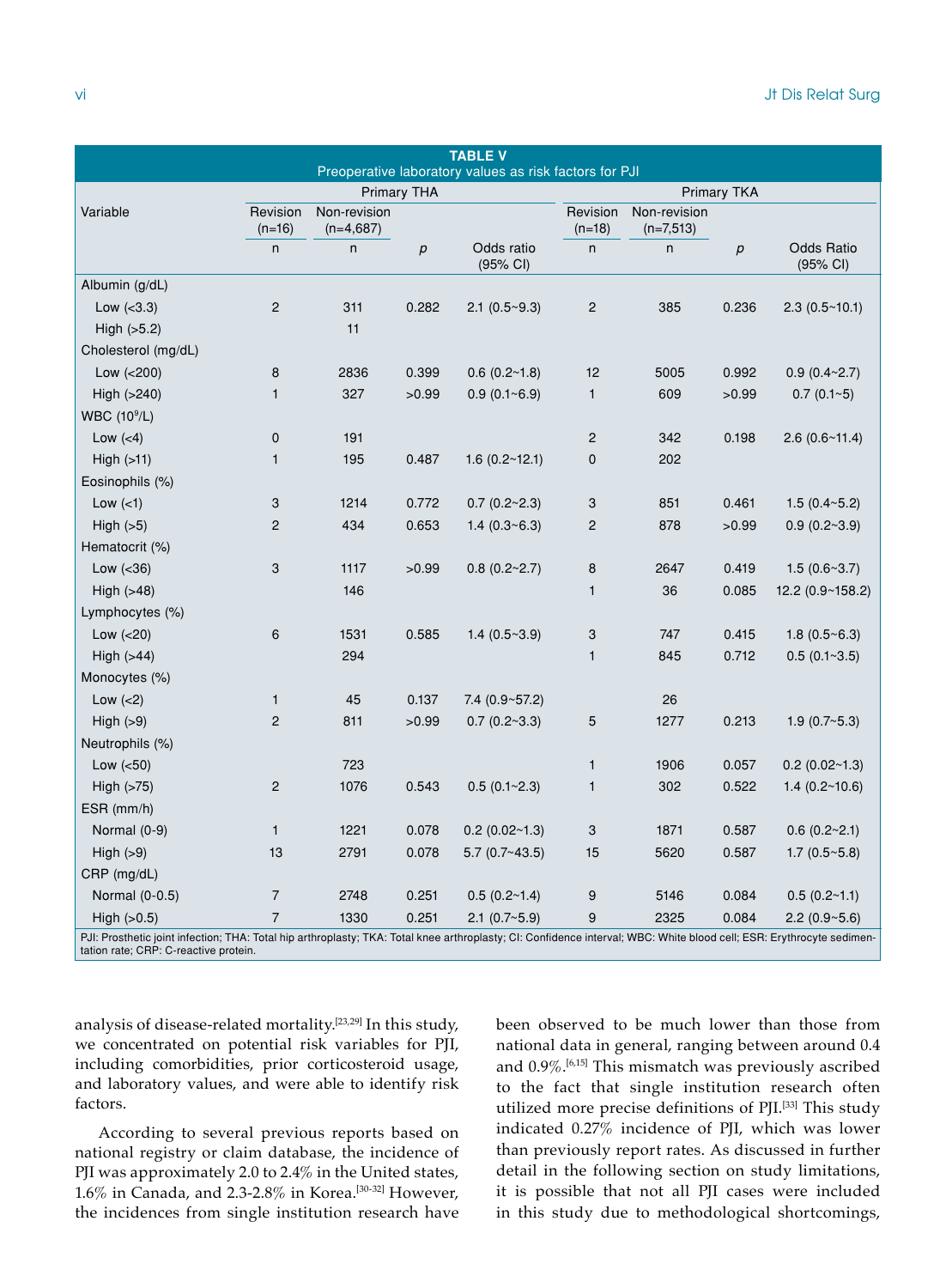resulting in a lower incidence. Additional multi-center investigations with a larger cohort are required to ascertain whether institutional or regional variations in PJI incidence exist.

Age and the risk of PJI after TKA were shown to be associated in this study, which is consistent with previous studies.[12,16,25] While it seems that older patient age is associated with poor nutritional state and, hence, a higher risk of infection, some studies have shown an increased risk of revision in comparatively younger patients.<sup>[13,14,18]</sup> Additionally, we found male sex as a substantial risk factor for PJI following TKA, confirming earlier findings.[3,7,8,15,18] A study found that men were more susceptible to surgical trauma and tissue necrosis than women were.<sup>[3]</sup> Additionally, since males are engaged with more active lifestyles, high exercise volume following after TJA may develop in overuse, necessitating revision surgery.

Previously, it has been shown that high blood pressure is associated with delayed healing of surgical wounds after TJA, and this study confirms this association in THA.[10,26] This study also found that UTI was associated with an increased incidence of PJI following both hip and knee TJA. In general, women are more likely to get UTI than males, with a reported prevalence of 5.1 to 36% in women undergoing primary TJA.[2,7] As a consequence, we believe that patients who present with symptomatic UTI should be treated prior to TJA.<sup>[6]</sup> Additionally, underlying anemia was shown to be a risk factor for PJI after TKA. Nutritional deprivation is a common cause of anemia. Several studies have shown that patients with primary TJA who are anemic prior to surgery are more likely to require blood transfusions, which increase the risk of postoperative infection.<sup>[6,9,34]</sup> As a result, we suggest that patients should be assessed for anemia prior to TJA and treated appropriately with iron supplements or recombinant human erythropoietin to minimize the occurrence of PJI.<sup>[6,35]</sup>

Following TKA, patients who previously used corticosteroids were shown to be at an increased risk of developing PJI, consistent with previous reports.[7,11] The relationship between corticosteroid usage and PJI is certainly believed to be influenced by the anti-inflammatory and immunosuppressive actions of corticosteroids.[4] Additionally, corticosteroid use may have an adverse effect on bone metabolism, which may lead to significant loss of bone mineral.<sup>[36]</sup>

The primary advantage of CDM-based research is that it can be conducted on a larger scale, at a lower cost, and in a shorter amount of time than conventional studies.[20] Numerous observational

studies proving the validity and reliability of CDM have been published lately.<sup>[23]</sup> Additionally, it protects the safety and confidentiality of patients by employing CDM tool results rather than particular patient information.<sup>[37]</sup> In our study, the individual patient identifiers were eliminated during the transformation to the CDM to ensure patients' safety and confidentiality. Additionally, the CDM is crucial for collaborative research involving various organizations.[20,21,37] Due to the fact that each hospital's patient information structure is unique, it is vital to standardize patient information when collaborating with numerous hospitals using the CDM tool. However, the remaining discrepancies in data formats and coding methods continue to be substantial hurdles to the CDM tool's data standardization.<sup>[38]</sup>

Nonetheless, this study has some limitations that should be acknowledged. First, we identified cases of PJI on the assumption that all patients with PJI following primary TJA underwent revision TJA. However, as some PJI patients treated with debridement, antibiotics, and implant retention rather than revision TJA were not included, it is possible that the number of PJI patients was underestimated in this study. In addition, our study included only patients who underwent both primary and revision TJA at a single institution. Since individuals who received revision TJA at another institution after primary TJA in our institution were excluded, this could be another probable reason for the underestimation. Second, although we sought to incorporate all previously documented risk variables for PJI, we excluded some that were not identified in the EMR or were not converted to CDM, such as body mass index (BMI), operation time, and venous thromboembolism prophylaxis. Given that multiple prior studies, including a recent meta-analysis, have revealed an association between BMI and PJI, it is possible that different findings might have been observed, if BMI had been included in this study's risk factor analysis.[6,9,17] Further data transformation technologies are required to analyze additional clinical variables, such as comprehensive demographic information, intraoperative variables, and imaging findings. Third, only patients who underwent primary hip or knee TJA were included in this study. research. While TJAs for other joints such as the shoulder, ankle, elbow, and wrist are less common, incorporating them in the study might result in different results. To ensure that our findings apply to all TJAs, we believe it is necessary to include outcomes for relatively infrequent TJAs. Finally, this study enrolled subjects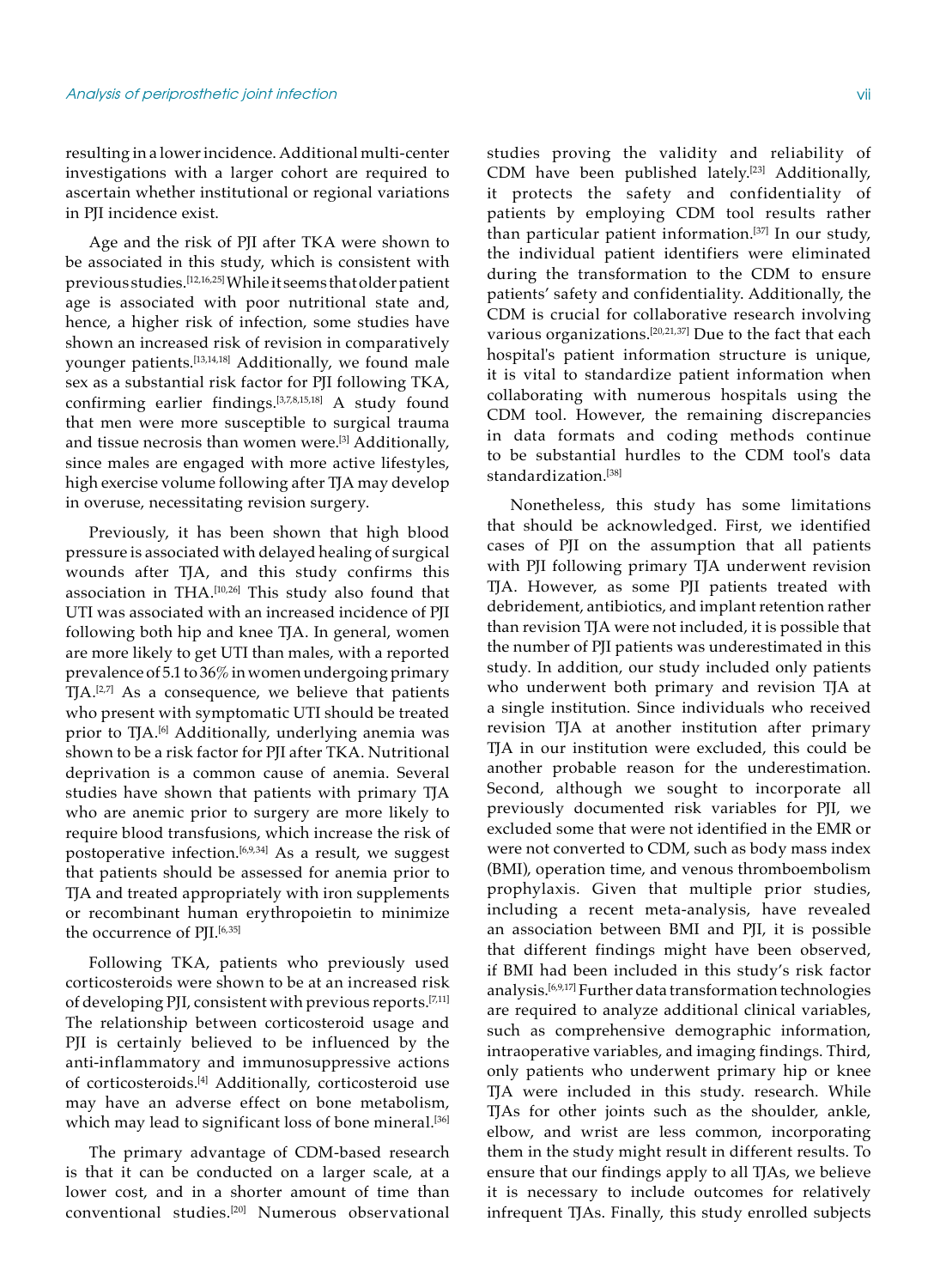from a single institution. Although we established a large cohort of 12,320 patients with primary TJA, we analyzed data from just one institution, which may be inadequate to generalize our findings.

In conclusion, the incidence of PJI following primary TJA was found to be 0.27%. In addition, HTN and UTI were found to be risk factors for PJI following primary THA, while the age between 70 and 79, male sex, UTI, anemia, and prior corticosteroid usage were identified as risk factors for PJI following primary TKA. Based on these findings, prior to surgery, it is crucial to determine whether the patient has certain risk factors for PJI and, if feasible, to address correctable risk factors in advance. This study indicates the viability of employing CDM to examine the risk factors of PJI and provided the basis for future CDM-based risk factor analysis. Additional research utilizing CDM data from multiple institutions for large-scale analysis is necessary to elucidate true risk factor associations and to identify institutional or regional disparities in PJI occurrence.

**Ethics Committee Approval:** The study protocol was approved by the Institutional Review Board of the Seoul National University Bundang Hospital (Date/No.: January 16, 2019/B-1902/520-101). The study was conducted in accordance with the principles of the Declaration of Helsinki.

**Data Sharing Statement:** The data that support the findings of this study are available from the corresponding author upon reasonable request.

**Author Contributions:** Concept and design: Y.J.C., H.S.G.;Acquisition, analysis, or interpretation of data: K.J.B., S.J.J.; Drafting of the manuscript: K.J.B., Y.J.C, H.S.G.; Critical revision of the manuscript for important intellectual content; All authors agreement to the published version of the manuscript.

**Conflict of Interest:** The authors declared no conflicts of interest with respect to the authorship and/or publication of this article.

**Funding:** This study was supported by the Seoul National University Bundang Hospital Research Fund (No. 18-2018-030).

### **REFERENCES**

- 1. Kurtz S, Ong K, Lau E, Mowat F, Halpern M. Projections of primary and revision hip and knee arthroplasty in the United States from 2005 to 2030. J Bone Joint Surg Am 2007;89:780-5.
- 2. Parvizi J, Koo KH. Should a urinary tract infection be treated before a total joint arthroplasty? Hip Pelvis 2019;31:1-3.
- 3. Pedersen AB, Svendsson JE, Johnsen SP, Riis A, Overgaard S. Risk factors for revision due to infection after primary total hip arthroplasty. A population-based study of 80,756 primary procedures in the Danish Hip Arthroplasty Registry. Acta Orthop 2010;81:542-7.
- 4. George MD, Baker JF, Winthrop K, Alemao E, Chen L, Connolly S, et al. Risk of biologics and glucocorticoids in

patients with rheumatoid arthritis undergoing arthroplasty: A cohort study. Ann Intern Med 2019;170:825-36.

- 5. Kurtz SM, Ong KL, Lau E, Bozic KJ, Berry D, Parvizi J. Prosthetic joint infection risk after TKA in the Medicare population. Clin Orthop Relat Res 2010;468:52-6.
- 6. Pulido L, Ghanem E, Joshi A, Purtill JJ, Parvizi J. Periprosthetic joint infection: The incidence, timing, and predisposing factors. Clin Orthop Relat Res 2008;466:1710-5.
- 7. Wilson MG, Kelley K, Thornhill TS. Infection as a complication of total knee-replacement arthroplasty. Risk factors and treatment in sixty-seven cases. J Bone Joint Surg [Am] 1990;72:878-83.
- 8. Ong KL, Kurtz SM, Lau E, Bozic KJ, Berry DJ, Parvizi J. Prosthetic joint infection risk after total hip arthroplasty in the Medicare population. J Arthroplasty 2009;24(6 Suppl):105-9.
- 9. Bozic KJ, Lau E, Kurtz S, Ong K, Berry DJ. Patient-related risk factors for postoperative mortality and periprosthetic joint infection in medicare patients undergoing TKA. Clin Orthop Relat Res 2012;470:130-7.
- 10. Bozic KJ, Ong K, Lau E, Berry DJ, Vail TP, Kurtz SM, et al. Estimating risk in Medicare patients with THA: An electronic risk calculator for periprosthetic joint infection and mortality. Clin Orthop Relat Res 2013;471:574-83.
- 11. Kaspar S, de V de Beer J. Infection in hip arthroplasty after previous injection of steroid. J Bone Joint Surg [Br] 2005;87:454-7.
- 12. Ridgeway S, Wilson J, Charlet A, Kafatos G, Pearson A, Coello R. Infection of the surgical site after arthroplasty of the hip. J Bone Joint Surg [Br] 2005;87:844-50.
- 13. Malinzak RA, Ritter MA, Berend ME, Meding JB, Olberding EM, Davis KE. Morbidly obese, diabetic, younger, and unilateral joint arthroplasty patients have elevated total joint arthroplasty infection rates. J Arthroplasty 2009;24(6 Suppl):84-8.
- 14. Poultsides LA, Ma Y, Della Valle AG, Chiu YL, Sculco TP, Memtsoudis SG. In-hospital surgical site infections after primary hip and knee arthroplasty--incidence and risk factors. J Arthroplasty 2013;28:385-9.
- 15. Tan TL, Maltenfort MG, Chen AF, Shahi A, Higuera CA, Siqueira M, et al. Development and evaluation of a preoperative risk calculator for periprosthetic joint infection following total joint arthroplasty. J Bone Joint Surg [Am] 2018;100:777-85.
- 16. Goltz DE, Ryan SP, Hopkins TJ, Howell CB, Attarian DE, Bolognesi MP, et al. A novel risk calculator predicts 90-day readmission following total joint arthroplasty. J Bone Joint Surg [Am] 2019;101:547-56.
- 17. Xu JL, Liang ZR, Xiong BL, Zou QZ, Lin TY, Yang P, et al. Correlation between Body Mass Index and periprosthetic joint infection following total joint arthroplasty: A protocol for systematic review and meta analysis. Medicine (Baltimore) 2020;99:e20549.
- 18. Prokopetz JJ, Losina E, Bliss RL, Wright J, Baron JA, Katz JN. Risk factors for revision of primary total hip arthroplasty: A systematic review. BMC Musculoskelet Disord 2012;13:251.
- 19. Tande A, Asante D, Sangaralingham L, Osmon D, Heien H, Mabry T, et al. Risk factors for early hip or knee prosthetic joint infection (PJI): Analysis of a nationwide American insurance claims dataset. Open Forum Infect Dis 2017;4(Suppl 1):S5.
- 20. Voss EA, Makadia R, Matcho A, Ma Q, Knoll C, Schuemie M, et al. Feasibility and utility of applications of the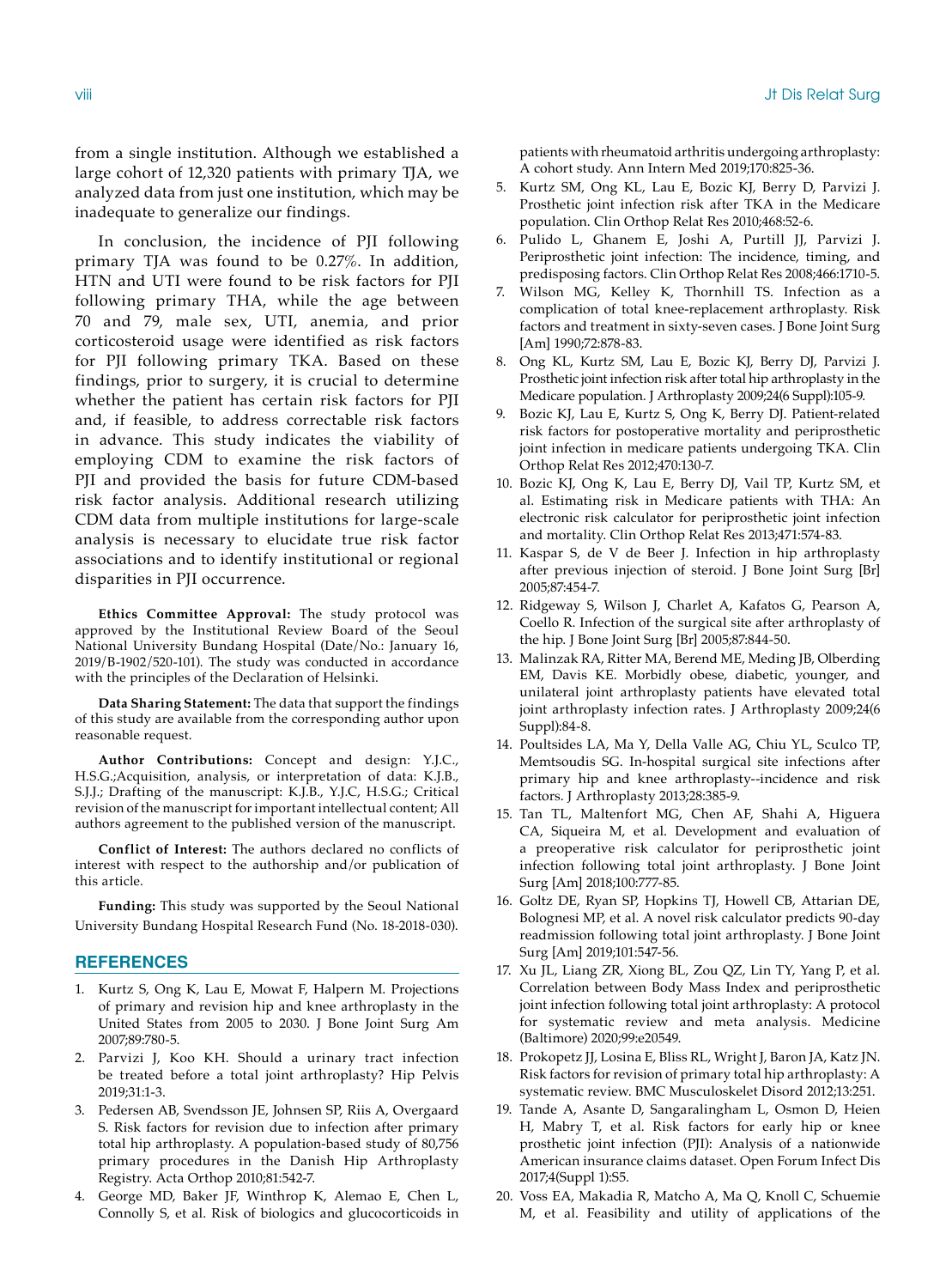common data model to multiple, disparate observational health databases. J Am Med Inform Assoc 2015;22:553-64.

- 21. Hripcsak G, Duke JD, Shah NH, Reich CG, Huser V, Schuemie MJ, et al. Observational Health Data Sciences and Informatics (OHDSI): Opportunities for observational researchers. Stud Health Technol Inform 2015;216:574-8.
- 22. Kim JW, Kim S, Ryu B, Song W, Lee HY, Yoo S. Transforming electronic health record polysomnographic data into the Observational Medical Outcome Partnership's common data model: A pilot feasibility study. Sci Rep 2021;11:7013.
- 23. Xu Y, Zhou X, Suehs BT, Hartzema AG, Kahn MG, Moride Y, et al. A comparative assessment of Observational Medical Outcomes Partnership and Mini-Sentinel common data models and analytics: Implications for active drug safety surveillance. Drug Saf 2015;38:749-65.
- 24. Lee D, de Keizer N, Lau F, Cornet R. Literature review of SNOMED CT use. J Am Med Inform Assoc 2014;21:e11-9.
- 25. Wu C, Qu X, Liu F, Li H, Mao Y, Zhu Z. Risk factors for periprosthetic joint infection after total hip arthroplasty and total knee arthroplasty in Chinese patients. PLoS One 2014;9:e95300.
- 26. Resende VAC, Neto AC, Nunes C, Andrade R, Espregueira-Mendes J, Lopes S. Higher age, female gender, osteoarthritis and blood transfusion protect against periprosthetic joint infection in total hip or knee arthroplasties: A systematic review and meta-analysis. Knee Surg Sports Traumatol Arthrosc 2021;29:8-43.
- 27. Nelson SJ, Zeng K, Kilbourne J, Powell T, Moore R. Normalized names for clinical drugs: RxNorm at 6 years. J Am Med Inform Assoc 2011;18:441-8.
- 28. Atik OŞ. Which articles do the editors prefer to publish? Jt Dis Relat Surg 2022;33:1-2.
- 29. Lee KA, Jin HY, Kim YJ, Im YJ, Kim EY, Park TS. Treatment patterns of type 2 diabetes assessed using a common data model based on electronic health records of 2000-2019. J Korean Med Sci 2021;36:e230.
- 30. Kim HS, Park JW, Moon SY, Lee YK, Ha YC, Koo KH. Current and future burden of periprosthetic joint infection from national claim database. J Korean Med Sci 2020;35:e410.
- 31. Kurtz SM, Lau E, Watson H, Schmier JK, Parvizi J. Economic burden of periprosthetic joint infection in the United States. J Arthroplasty 2012;27(8 Suppl):61-5.e1.
- 32. Roth VR, Mitchell R, Vachon J, Alexandre S, Amaratunga K, Smith S, et al. Periprosthetic infection following primary hip and knee arthroplasty: The impact of limiting the postoperative surveillance period. Infect Control Hosp Epidemiol 2017;38:147-53.
- 33. Aggarwal VK, Rasouli MR, Parvizi J. Periprosthetic joint infection: Current concept. Indian J Orthop 2013;47:10-7.
- 34. Newman ET, Watters TS, Lewis JS, Jennings JM, Wellman SS, Attarian DE, et al. Impact of perioperative allogeneic and autologous blood transfusion on acute wound infection following total knee and total hip arthroplasty. J Bone Joint Surg [Am] 2014;96:279-84.
- 35. Moonen AF, Thomassen BJ, Knoors NT, van Os JJ, Verburg AD, Pilot P. Pre-operative injections of epoetinalpha versus post-operative retransfusion of autologous shed blood in total hip and knee replacement: A prospective randomised clinical trial. J Bone Joint Surg [Br] 2008;90:1079-83.
- 36. Kozai Y, Kawamata R, Sakurai T, Kanno M, Kashima I. Influence of prednisolone-induced osteoporosis on bone mass and bone quality of the mandible in rats. Dentomaxillofac Radiol 2009;38:34-41.
- 37. Park RW. Sharing clinical big data while protecting confidentiality and security: Observational Health Data Sciences and Informatics. Healthc Inform Res 2017;23:1-3.
- 38. FitzHenry F, Resnic FS, Robbins SL, Denton J, Nookala L, Meeker D, et al. Creating a common data model for comparative effectiveness with the Observational Medical Outcomes Partnership. Appl Clin Inform 2015;6:536-47.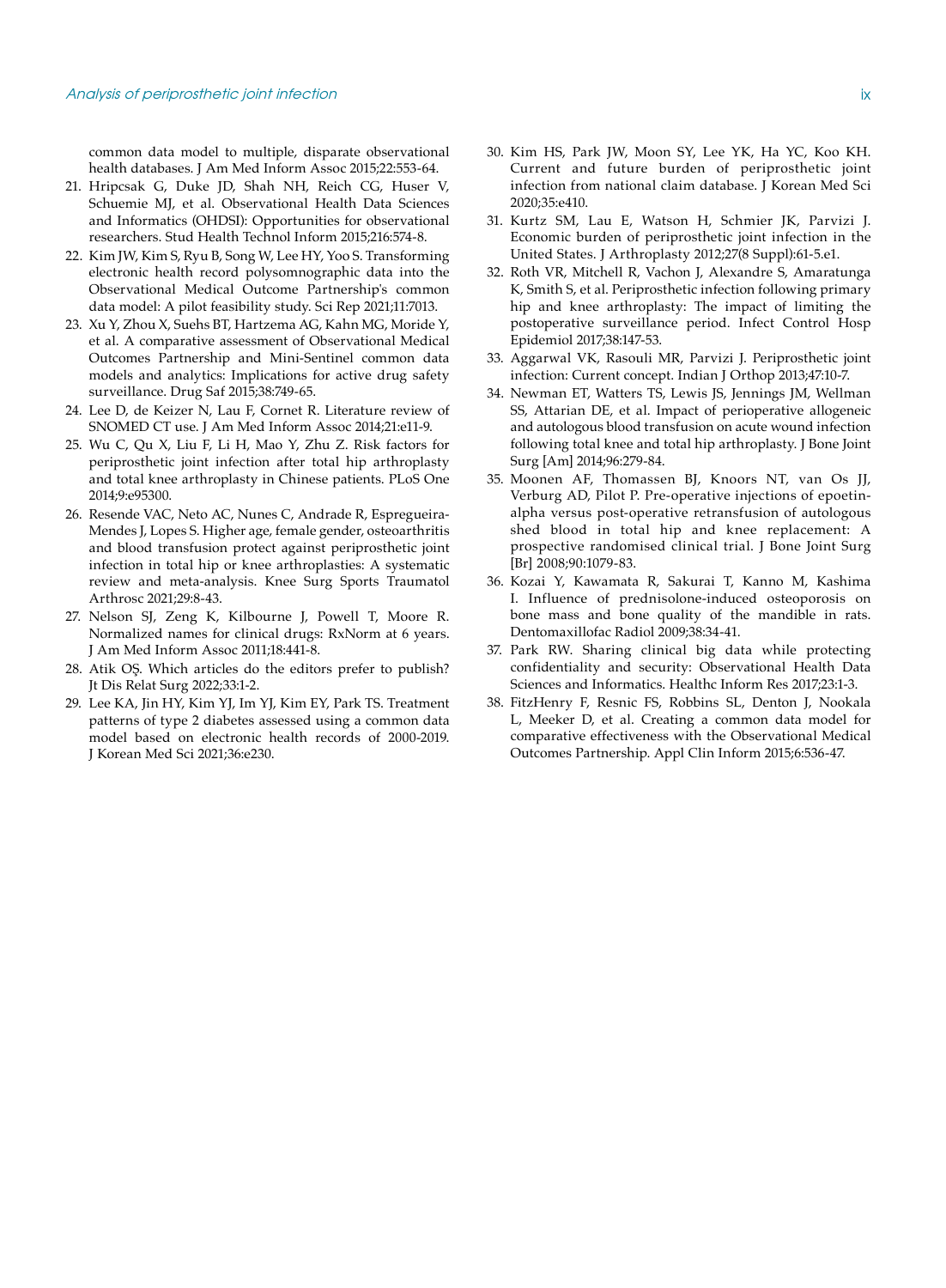## x Jt Dis Relat Surg

|                                                                                    | <b>APPENDIX A</b><br>Procedure and concept identification |           |            |  |  |  |  |
|------------------------------------------------------------------------------------|-----------------------------------------------------------|-----------|------------|--|--|--|--|
| Procedure                                                                          | Concept ID                                                | Domain    | Vocabulary |  |  |  |  |
| Primary total knee arthroplasty                                                    | 4311039                                                   | Procedure | SNOMED-CT  |  |  |  |  |
| Primary total hip arthroplasty                                                     | 4203771                                                   | Procedure | SNOMED-CT  |  |  |  |  |
| Revision total knee arthroplasty                                                   | 4058591, 4106397                                          | Procedure | SNOMED-CT  |  |  |  |  |
| Revision total hip arthroplasty                                                    | 4090926, 4010119, 4266062                                 | Procedure | SNOMED-CT  |  |  |  |  |
| ID: Identification; SNOMED-CT: Systemized nomenclature of medicine clinical terms. |                                                           |           |            |  |  |  |  |

|                     | <b>APPENDIX C</b><br>Concept identification for corticosteroid use |        |               |
|---------------------|--------------------------------------------------------------------|--------|---------------|
|                     |                                                                    |        |               |
| Drug                | Concept ID                                                         | Domain | Vocabulary    |
| Steroid             | 903963, 920458, 975125,                                            | Drug   | <b>RxNorm</b> |
|                     | 1506270, 1518254, 1550557                                          |        |               |
| ID: Identification. |                                                                    |        |               |

|                                                                                                                                                                     | <b>APPENDIX D</b><br>Laboratory measurements and concept identification |             |              |  |  |  |
|---------------------------------------------------------------------------------------------------------------------------------------------------------------------|-------------------------------------------------------------------------|-------------|--------------|--|--|--|
| Concept name                                                                                                                                                        | Concept ID                                                              | Domain      | Vocabulary   |  |  |  |
|                                                                                                                                                                     |                                                                         |             |              |  |  |  |
| Albumin (g/dL)                                                                                                                                                      | 3024561                                                                 | Measurement | <b>LOINC</b> |  |  |  |
| Cholesterol (mg/dL)                                                                                                                                                 | 3027114                                                                 | Measurement | LOINC        |  |  |  |
| WBC $(109/L)$                                                                                                                                                       | 3000905                                                                 | Measurement | <b>LOINC</b> |  |  |  |
| Eosinophils (%)                                                                                                                                                     | 3010457                                                                 | Measurement | <b>LOINC</b> |  |  |  |
| Hematocrit (%)                                                                                                                                                      | 3023314                                                                 | Measurement | <b>LOINC</b> |  |  |  |
| Lymphocytes (%)                                                                                                                                                     | 3037511                                                                 | Measurement | <b>LOINC</b> |  |  |  |
| Monocytes (%)                                                                                                                                                       | 3011948                                                                 | Measurement | <b>LOINC</b> |  |  |  |
| Neutrophils (%)                                                                                                                                                     | 3012608                                                                 | Measurement | <b>LOINC</b> |  |  |  |
| $ESR$ (mm/h)                                                                                                                                                        | 3015183                                                                 | Measurement | <b>LOINC</b> |  |  |  |
| $CRP$ (mg/dL)                                                                                                                                                       | 3028766                                                                 | Measurement | <b>LOINC</b> |  |  |  |
| ID: Identification; LOINC: Logical observation identifiers names and codes; WBC: White blood cell; ESR: Erythrocyte sedimentation rate; CRP: C-reactive<br>protein. |                                                                         |             |              |  |  |  |